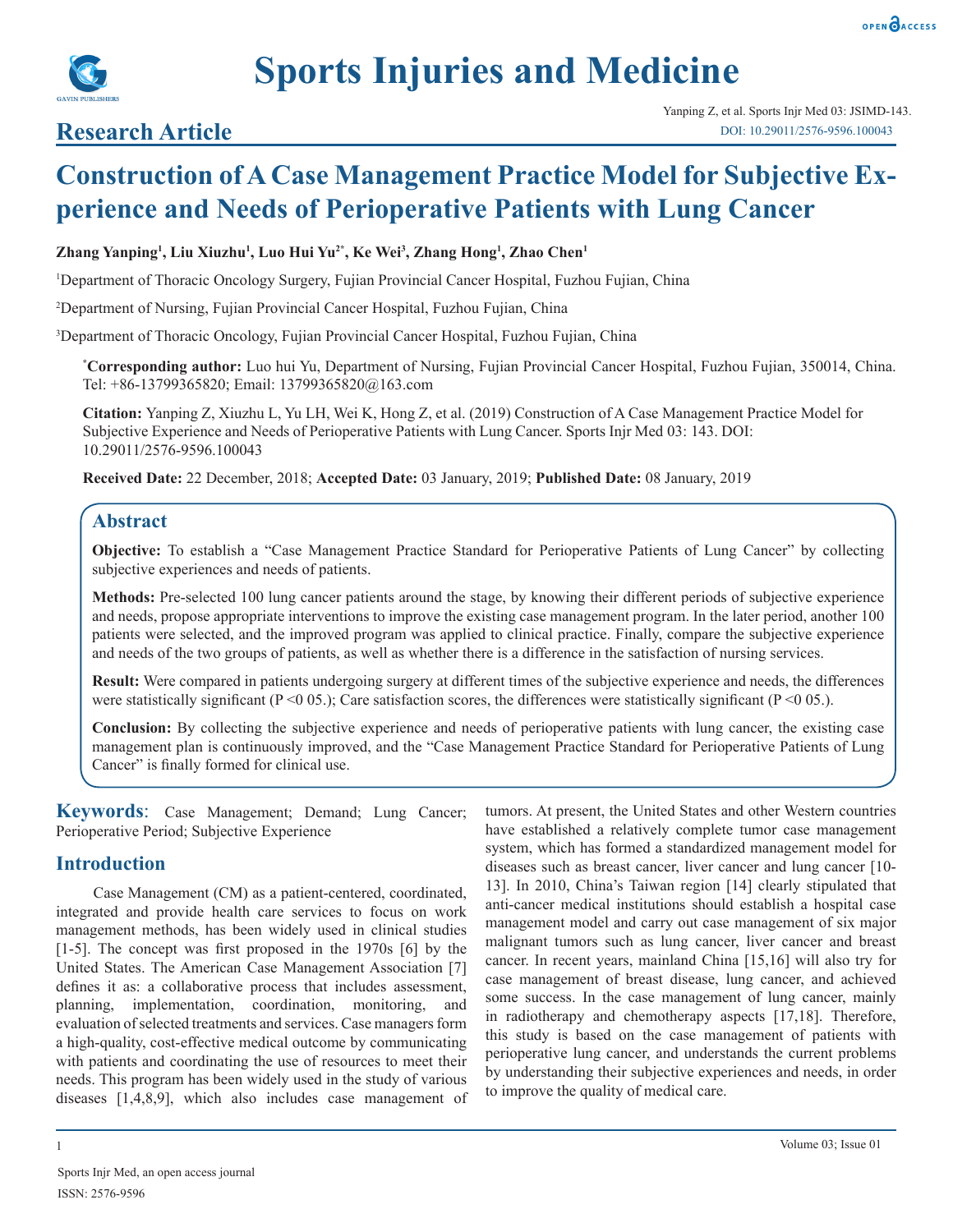## **Materials and Methods**

#### **General Information**

Choose from February 2018 to August 2018 stay in our hospital 200 cases of breast cancer surgery in lung cancer patients for the study. Inclusion criteria: in line with World Health Organization (WHO)diagnostic criteria developed; ASA classification is  $I \sim II$  level; there are indications for surgery; signed informed consent. Exclusion criteria: those with mental disorders or those with a history of mental illness; those with low education and poor comprehension; those with poor communication skills who do not use Mandarin communication; those with poor treatment compliance; those with other serious primary diseases or malignant tumors.

#### **Method**

Case Management Team set up by literature, combined with the actual conditions of our hospital, set up case management team members include: breast cancer surgeon one, a nurse, two counselors, two public nutritionists, specialist 3 nurses.

Training Case Management Nurse This study selected a clinical nurse with more than 3 years of experience in chest tumor surgery and master's degree as a case management nurse. The nurse has a wealth of professional knowledge and a strong sense of responsibility, while having good communication and coordination skills and language skills. The nursing department conducts standardized training and assessment, and then implements case management intervention after passing the examination.

#### **Implementation of case management**

In this study, a review of the extensive literature, clinical practice, set design "LUNG CANCER draft of case management options for patients with surgical period," the first draft, using the Delphi method Two rounds of expert consultation letter (letter of inquiry a total of seven experts, four experts for the province, three are outside the province of experts; including deputy chief physician 1, the state two dietitians and counselors each one, more than deputy director of the nurse expert, deputy director of 4) 1 breast cancer surgeon named 1 named director of the nurse specialist hospital tumors, 3 of whom are breast cancer surgery, deputy director of the nurse, charge nurse and one from breast cancer surgery and the national two counselors, one from breast cancer surgery charge nurse and country The second-level public dietitian ), the final draft, namely , the case management plan for patients with perioperative lung cancer (hereinafter referred to as the program). While applying the program to clinical practice, case management nurses use non-structural interviews [19] and participatory observations [20] to gain insight into the patient's subjective experience and needs. Customized interventions are tailored to the patient's needs and the program is continuously

refined. Finally, the "Case Management Practice Standards for Perioperative Patients of Lung Cancer" was formed.

During the implementation of this study, 100 patients with perioperative lung cancer (referred to as a group) were selected from February to May 2018, and non-structural interviews (recording of the interview process) were conducted while using the participatory observation method to gain an in-depth understanding of the patient before surgery. Subjective experience and needs at different time points during surgery, 24 hours after surgery, and after surgery to discharge and on the day of discharge. The case management nurse sorts out the collected data and ranks the patient's current painful experience in order of frequency. In response to these experiences, appropriate interventions are proposed to improve existing case management programs. From May to August 2018, another 100patients (referred to as the second group) were selected, and the improved case management program was applied to practice. Unstructured interviews and participatory observations are also used to understand the experiences and needs of patients at different times, and to collate the collected data. Finally, statistical analysis was performed on the data collected by the two groups.

#### **Evaluation Indicators**

#### **General clinical data**

It includes the patient's name, gender, age, education level, marital status, and type of medical insurance.

#### **Subjective experience and needs of patients**

The subjective experiences and needs of the two groups were compared before, during, 24 hours after surgery, and before and after discharge and at the time of discharge.

#### **Satisfaction of nursing service for inpatients**

This study used the Chinese version of the Inpatient Hospital Care Service Satisfaction Evaluation Form translated by Susan et al. [21] using the revised version of the LOPSS scale [22]. The scale includes care relationships support (a total of 14 entries) and dissatisfaction of care (a total of 10 entries) in patients two dimensions. Each entry was scored on a Like rt 5 rating, which was very dissatisfied, unsatisfied, average, satisfactory, and very satisfactory, with 1, 2, 3, 4, and 5 points respectively. Satisfaction is the sum of the scores of the two dimensions. The higher the score, the better the patient's satisfaction.

The patient was instructed to fill out the Chinese version of the "Inpatient Care Service Satisfaction Evaluation Form" on the day of discharge to compare the satisfaction of nursing services between the two groups.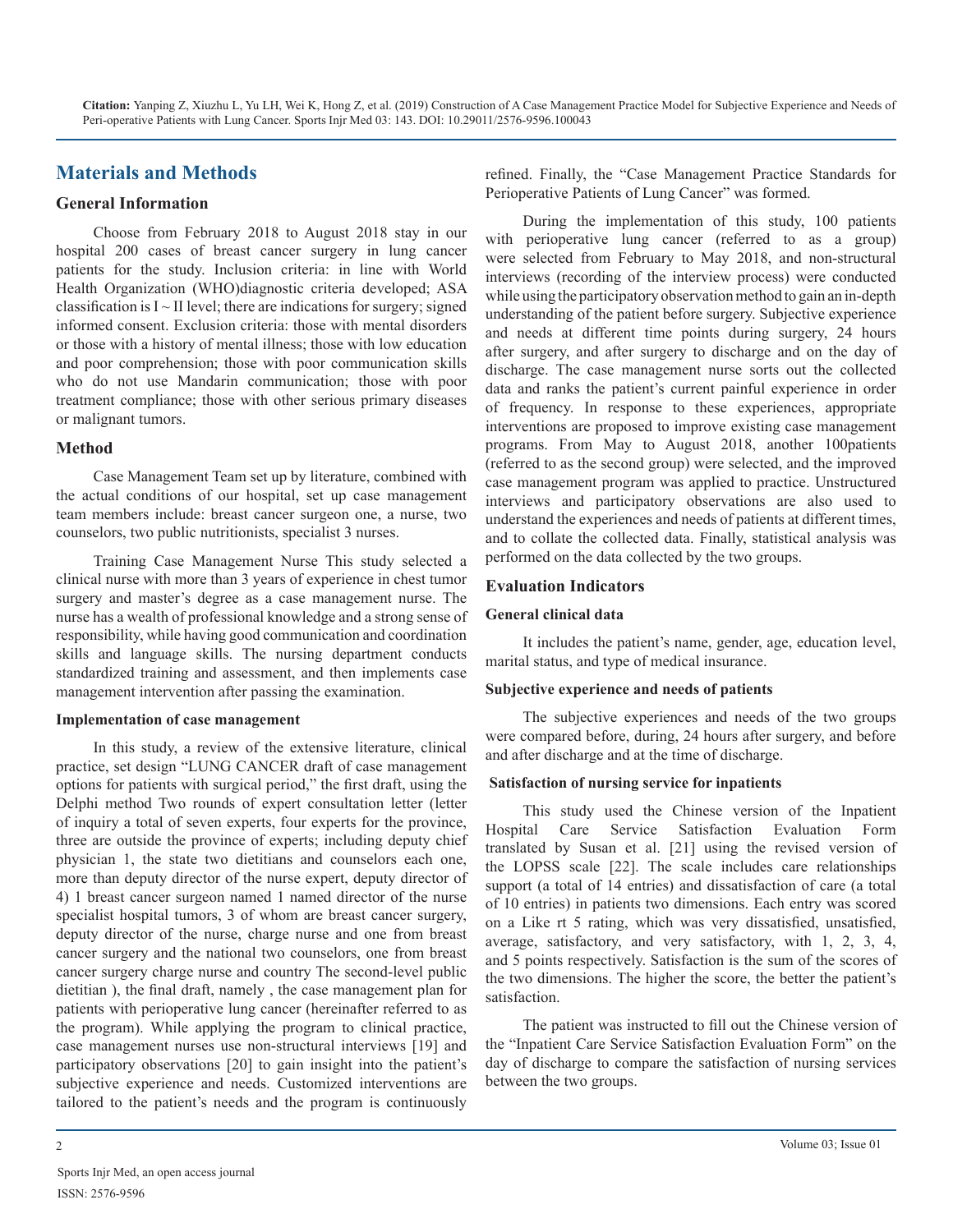#### **Statistical Methods**

All data were entered using Excel software and imported into SPSS20.0 for statistical analysis. Before the analysis, the measurement data were all tested for normality. Satisfy the normal distribution, the result is the mean  $\pm$  Standard Deviation (SD) indicates; the normal distribution is not satisfied, and the result is expressed as the median (quartile).

Measurement data, if the normal distribution is satisfied, the t test is used, and the rank sum test is used if the normal distribution is not satisfied. The count data was checked by x 2.

Test level:  $\alpha = 0.05$ ; when P < 0.05, the difference was considered statistically significant.

#### **Result**

#### **General Clinical Data**

Two groups of patients generally, namely age, sex, education level, marital status and type of health insurance, the difference was not statistically significant (P> 0.05), comparable. See (Table 1).

| Project                                                          | One group $(n=100)$           | Two groups $(n=100)$ | $x^2/t$ value      | P value |  |  |  |
|------------------------------------------------------------------|-------------------------------|----------------------|--------------------|---------|--|--|--|
| age                                                              | $63.21 \pm 8.21$              | $62.08 \pm 6.46$     | 0.561 <sup>2</sup> | 0.426   |  |  |  |
| Gender (male / female)                                           | 48/52                         | 49/51                | 0.601 <sup>1</sup> | 0.773   |  |  |  |
|                                                                  | Education level [example (%)] |                      |                    |         |  |  |  |
| primary school                                                   | 40(40.0)                      | 37(37.0)             |                    |         |  |  |  |
| junior high school                                               | 33(33.0)                      | 37(37.0)             | 0.532 <sup>1</sup> | 0.885   |  |  |  |
| Technical secondary school / high school                         | 17(17.0)                      | 13(13.0)             |                    |         |  |  |  |
| College and above                                                | 10(10.0)                      | 13(13.0)             |                    |         |  |  |  |
|                                                                  | Marital status [example (%)]  |                      |                    |         |  |  |  |
| unmarried                                                        | 7(7.0)                        | 0(00)                |                    |         |  |  |  |
| married                                                          | 73(73.0)                      | 83(83.0)             | 0.3111             | 0.404   |  |  |  |
| Divorced                                                         | 3(3.0)                        | 7(7.0)               |                    |         |  |  |  |
| Widowed                                                          | 17(17.0)                      | 10(10.0)             |                    |         |  |  |  |
| Type of medical insurance [example (%)]                          |                               |                      |                    |         |  |  |  |
| Self-pay                                                         | 17(17.0)                      | 23(23.0)             |                    |         |  |  |  |
| Urban workers                                                    | 30(30.0)                      | 27(27.0)             | 0.7811             | 0.701   |  |  |  |
| ${\rm NCMS}$                                                     | 53(53.0)                      | 50(50.0)             |                    |         |  |  |  |
| *Note: 1 is expressed as $x^2$ value; 2 is expressed as t value. |                               |                      |                    |         |  |  |  |

**Table 1:** Comparison of the general situation of the two groups of patients.

#### **Construction of Patient Management Model for Perioperative Period of Lung Cancer**

Case management nurses used non-structural interviews and participatory observation methods to obtain subjective experiences and needs of perioperative patients with lung cancer, and targeted interventions to continuously improve the original case management plan, and finally form the perioperative period of lung cancer. Patient Case Management Practice Standards. See (Table 2) for details.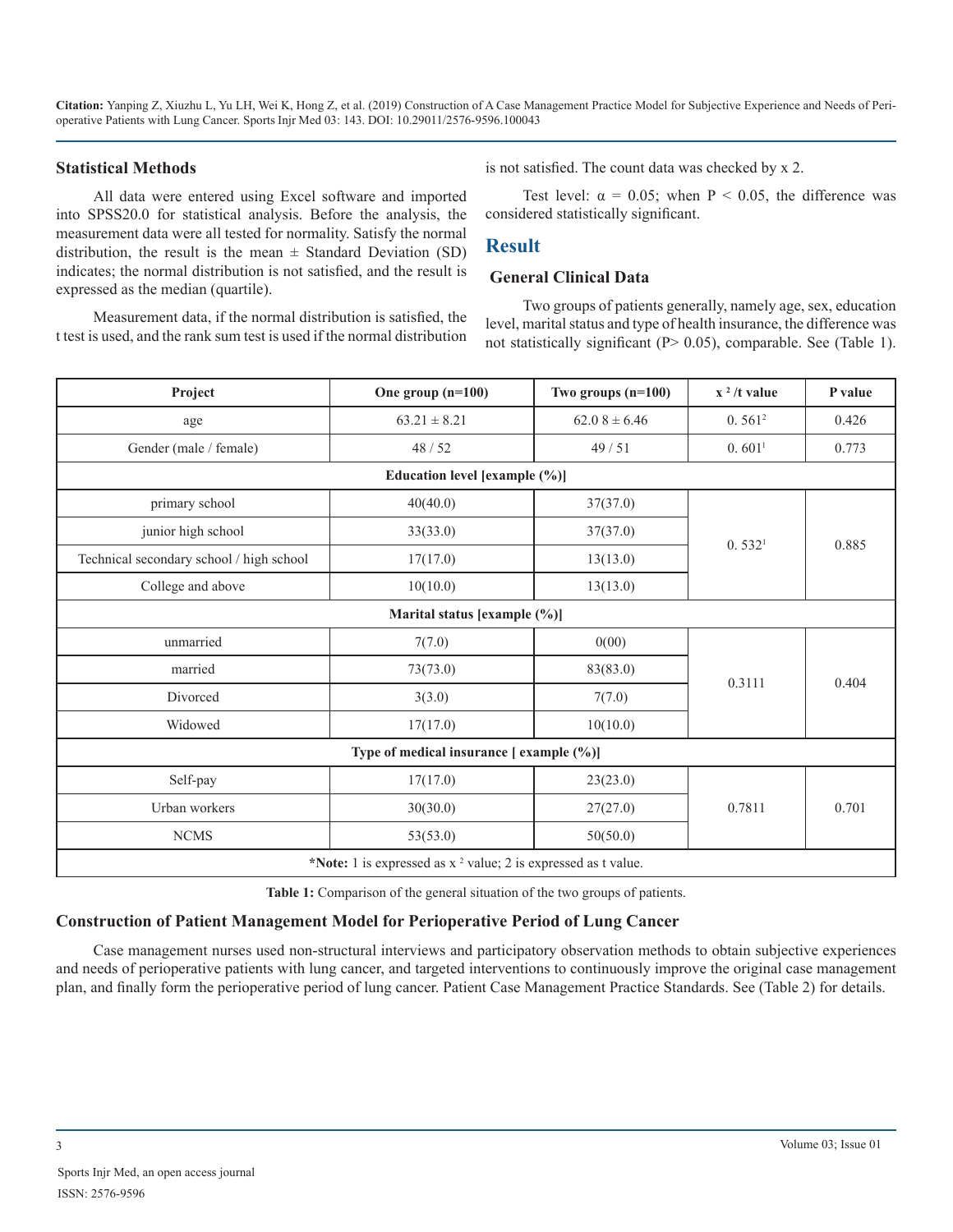| stage                               | Subjective experience or demand                                                                                                                                                                                  | Intervention based on patient needs                                                                                                                                                                                                                                                                                                                                                                                                                                                                                                                                                                                                                                                                                                                                                                                                                           |
|-------------------------------------|------------------------------------------------------------------------------------------------------------------------------------------------------------------------------------------------------------------|---------------------------------------------------------------------------------------------------------------------------------------------------------------------------------------------------------------------------------------------------------------------------------------------------------------------------------------------------------------------------------------------------------------------------------------------------------------------------------------------------------------------------------------------------------------------------------------------------------------------------------------------------------------------------------------------------------------------------------------------------------------------------------------------------------------------------------------------------------------|
| Preoperative                        | Surgery staff; operation time, specific<br>stage; preoperative preparation;<br>preoperative diet; surgical method;<br>surgery cost; hospitalization time                                                         | On the day before surgery, medical communication, clear the operator, time,<br>method and sequence of the relay; issue pre-operative missions, including<br>precautions, need for spares, fees and diet, etc.;                                                                                                                                                                                                                                                                                                                                                                                                                                                                                                                                                                                                                                                |
| Intraoperative                      | Intraoperative risk; anesthesia, risk<br>of anesthesia; whether there is pain<br>or discomfort during surgery                                                                                                    | On the day before surgery, communicate with the anesthesiologist to<br>understand the anesthesia method, the risk of anesthesia and the preventive<br>strategy to be taken; inform the patient that the anesthesiologist will visit the<br>preoperative visit to solve the doubts in detail.                                                                                                                                                                                                                                                                                                                                                                                                                                                                                                                                                                  |
| Postoperative twenty<br>four hour   | Incision pain; thirst; when to eat;<br>nausea, vomiting and dizziness,<br>etc.; whether the monitor value<br>is normal; how to care for the<br>indwelling catheter; postoperative<br>considerations              | Incision pain: Pain told the reason, the impact on postoperative pain relief<br>and assess the way; issuing missionary handbook; for those who do not<br>want to turn over or sputum guidance; understanding and tolerance of<br>pain experienced; Zunzhu line PCAanalgesia<br>Thirsty: guide moist lips and mouthwash; slice pear or cucumber, included<br>in the lips; air conditioning regularly switch to avoid drying<br>Diet: follow the guidance diet Other complications: inform the cause of<br>postoperative nausea, vomiting and dizziness, and preventive measures;<br>follow preventive medication<br>ECG monitoring: tell the meaning of the monitor value and the normal range<br>Drainage tube care: properly fixed; close observation of drainage fluid; avoid<br>compression or distortion; regular extrusion; inform extubation indication |
| Postoperatively before<br>discharge | Incision pain; sputum is not easy to<br>cough up; diet guidance; how to take<br>tube activity; when to extubate; feel<br>smooth breathing, can stop oxygen;<br>postoperative dry cough; when to be<br>discharged | Strengthen guidance on issues that still exist in patients Cough and cough:<br>a small amount of drinking water; follow the atomized inhalation; guide<br>effective cough (such as oppression of Tiantu points, stimulate cough);<br>physical deficiency, intravenous high nutrition therapy<br>Diet: Guide a small number of meals, gradually transition<br>Band tube activity: mainly guide patients to maintain drainage and prevent<br>backflow<br>Postoperative dry cough: tell the cause of dry cough; follow the medication<br>Communicate with doctors in a timely manner on whether to take oxygen<br>and when to extubate or discharge                                                                                                                                                                                                              |
| Day of discharge                    | How to discharge; required materials;<br>dietary guidance; disconnection;<br>when to review; catheter<br>maintenance                                                                                             | Disbursement of the missionary list, including the discharge process,<br>required materials, dietary guidance, review time and catheter maintenance;<br>oral re-education for the patient; patients will be discharged from the<br>responsible nurses before they can be discharged                                                                                                                                                                                                                                                                                                                                                                                                                                                                                                                                                                           |

|  |  |  |  |  | (Is it " mode " or " scheme " or " standard"?) |  |
|--|--|--|--|--|------------------------------------------------|--|
|--|--|--|--|--|------------------------------------------------|--|

**Table 2:** Construction of case management model for perioperative patients with lung cancer.

## **Subjective Experience and Needs Comparison Between the Two Groups of Patients**

This study evaluated the needs of the two groups of patients before, during, 24 hours after surgery, before and after discharge, and at the time of discharge. The two groups, the differences were statistically significant ( $P \le 0.05$ ). See (Table 3).

(What is the number of examples compared below? Does it mean consultation with this question? Why are the questions, what are the most important needs of such patients? Suggestions are summarized from the perspective of the need for hierarchical theory)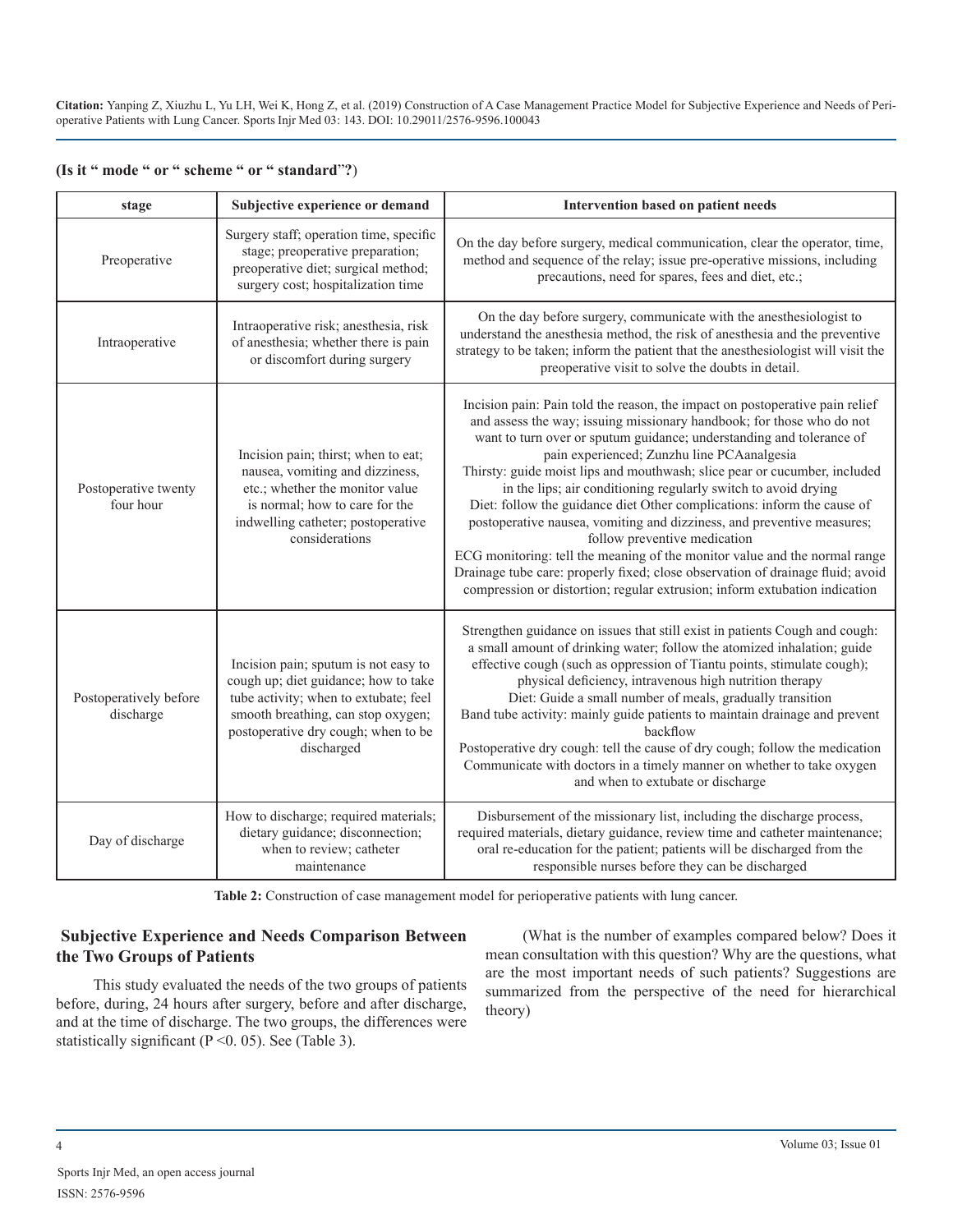|                                     | <b>Serial</b>  |                                                                | Number of cases $(\% )$ |            |                  |  |
|-------------------------------------|----------------|----------------------------------------------------------------|-------------------------|------------|------------------|--|
|                                     | number         | Subjective experience or demand                                | One group               | Two groups | P value          |  |
|                                     | $\mathbf{1}$   | Who is the surgeon? Is the director still a doctor?            | 90(90.0)                | 17(17.0)   | $\boldsymbol{0}$ |  |
|                                     | $\overline{2}$ | What time is the surgery? How many arrangements are there?     | 83(83.0)                | 17(17.0)   | 0.003            |  |
|                                     | 3              | What preparations are needed before surgery?                   | 80(80.0)                | 20(20.0)   | 0.012            |  |
|                                     | $\overline{4}$ | Can I still eat before surgery?                                | 73 (7 3.0)              | 13(13.0)   | 0.025            |  |
| Preoperative                        | 5              | Can you drink water before surgery?                            | 63(63.0)                | 10(10.0)   | 0.023            |  |
|                                     | 6              | What is the surgical procedure, the size of the incision?      | 50(50.0)                | 10(10.0)   | 0.031            |  |
|                                     | 7              | What is the cost of surgery?                                   | 40(40.0)                | 7(7.0)     | 0.029            |  |
|                                     | $8\,$          | Can I be discharged after a few days after surgery?            | 30(30.0)                | 0(0.0)     | 0.043            |  |
|                                     | $\mathbf{1}$   | What are the dangers during surgery?                           | 83(83.0)                | 13(13.0)   | 0.007            |  |
| Intraoperative                      | $\sqrt{2}$     | What is the method of anesthesia? Is there any danger?         | 67(67.0)                | 7(7.0)     | 0.011            |  |
| twenty-four hour                    | 3              | Will the surgery process hurt?                                 | 53(53.0)                | 0(0.0)     | 0.03             |  |
|                                     | $\overline{4}$ | What should I do if I feel uncomfortable during the operation? | 40(40.0)                | 0(0.0)     | 0.037            |  |
|                                     | $\mathbf{1}$   | Wound pain, what should I do?                                  | 100(100)                | 17(17.0)   | $\boldsymbol{0}$ |  |
|                                     | $\mathfrak{2}$ | Thirsty, can you drink water?                                  | 97 (97.0)               | 10(10.0)   | $\mathbf{0}$     |  |
|                                     | 3              | When can I eat?                                                | 90(90.0)                | 17(17.0)   | 0.004            |  |
| Postoperative                       | $\overline{4}$ | Feeling sick, vomiting, normal?                                | 77 (77.0)               | 7(7.0)     | 0.006            |  |
| twenty fur hour                     | 5              | Feeling dizzy, normal?                                         | 67(67.0)                | 7(7.0)     | 0.013            |  |
|                                     | 6              | Is the value of the monitor normal?                            | 57(57.0)                | 10(10.0)   | 0.024            |  |
|                                     | $\tau$         | How to move the indwelling drainage tube?                      | 50(50.0)                | 3(3.0)     | 0.031            |  |
|                                     | $\,8\,$        | What should I pay attention to after surgery?                  | 30(30.0)                | 7(7.0)     | 0.045            |  |
|                                     | $\mathbf{1}$   | Wound pain, what should I do?                                  | 100(100)                | 20(20.0)   | 0.001            |  |
|                                     | $\sqrt{2}$     | 痰 It is not easy to cough up, what should I do?                | 87 (87.0)               | 10(10.0)   | 0.017            |  |
| Postoperatively<br>before discharge | 3              | What can I eat now?                                            | 73 (73.0)               | 13(13.0)   | 0.026            |  |
|                                     | $\overline{4}$ | How to move the indwelling drainage tube?                      | 57(57.0)                | 13(13.0)   | 0.035            |  |
|                                     | 5              | When is the extubation?                                        | 47(47.0)                | 17(17.0)   | 0.042            |  |
|                                     | 6              | When do you stop taking oxygen?                                | 33(33.0)                | 10(10.0)   | 0.046            |  |
|                                     | 7              | Why is it coughing after surgery?                              | 30(30.0)                | 10(10.0)   | 0.049            |  |
|                                     | $8\,$          | When is it discharged?                                         | 27(27.0)                | 3(3.0)     | 0.04             |  |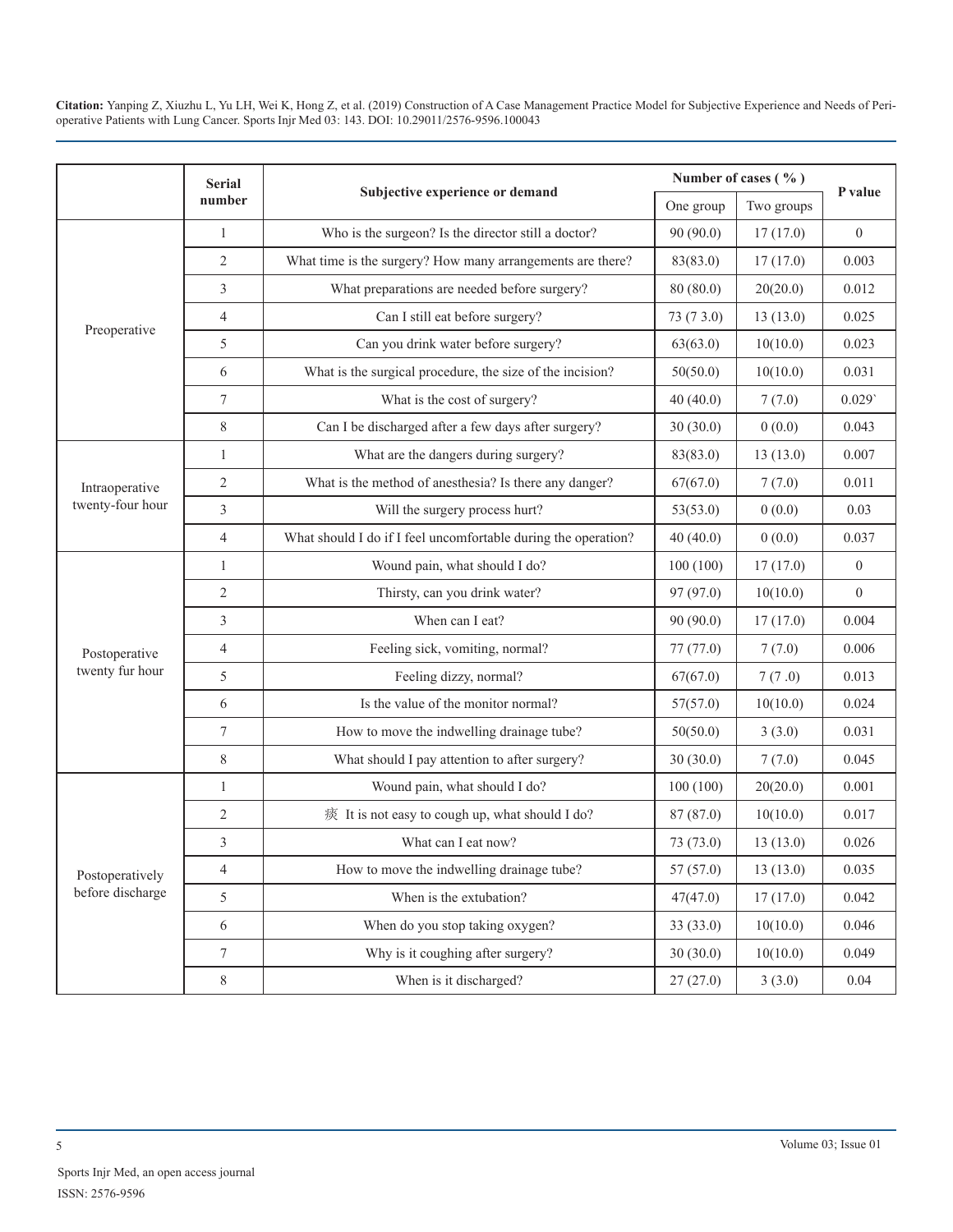| Discharged the<br>same day |                                         | How to apply for discharge? materials needed? | 100(100) | 10(10.0) |       |
|----------------------------|-----------------------------------------|-----------------------------------------------|----------|----------|-------|
|                            | Diet should be avoided after discharge? | 97(97.0)                                      | 13(13.0) |          |       |
|                            | When will the line be broken?           | 73 (73.0)                                     | 13(13.0) | 0.026    |       |
|                            |                                         | When will you review?                         | 63(63.0) | 17(17.0) | 0.038 |
|                            |                                         | How to maintain the catheter after discharge? | 40(40.0) | 7(7.0)   | 0.044 |

**Table 3:** Comparison of subjective experience and needs between the two groups of patients.

#### **Comparison of Nursing Service Satisfaction Between the Two Groups of Patients**

Care satisfaction scores of the two groups, the difference was statistically significant ( $P \le 0.05$ ). See Table 4 for details.

**(How reliable is this table? The following two are too convincing, list all the items**)

| project                                                                                                        | One group        | <b>Two groups</b> | t value | P value |
|----------------------------------------------------------------------------------------------------------------|------------------|-------------------|---------|---------|
| Total score                                                                                                    | $91.83 \pm 5.88$ | $99.02 \pm 6.90$  | 6.011   |         |
| Nursing<br>interpersonal<br>support                                                                            | 59.73±4.03       | $64.16 \pm 5.52$  | 3.852   | 0.014   |
| Patient<br>dissatisfaction<br>with care (Is<br>this the content<br>of the entry in<br>the evaluation<br>form?) | 32.10<br>± 3.97  | $34.86 \pm 3.43$  | 5.021   |         |

**Table 4:** Comparison of nursing service satisfaction scores between the two groups of patients (points).

## **Discussion**

#### **"Case Management Practice Standards for Patients with Perioperative Lung Cancer " Is Practical and Can Be Used in Clinical Practice**

The subjects selected in this study were lung cancer patients with thoracic tumor surgery in our hospital. The department has the characteristics of complicated patient conditions, heavy work tasks and insufficient human resources for nursing. The nurse in the daily care of the heavy work, it is often easy to overlook the patient's experience and needs that arise nurse-patient communication is not timely, patient needs are not met, thereby affecting the quality of health care services. Therefore, how to meet the health needs of patients while ensuring the quality of daily care work has become a difficult problem to overcome. Case management as a process of integration and cooperation of health care, through adequate communication, exchange and rational use of resources to improve the quality of services to meet the health needs of patients. At present, this model has been widely used in Europe, America and Hong Kong and Taiwan, especially in chronic diseases such as cancer and diabetes [10-14]. Compared with the conventional care mode, the case management is more targeted, able to solve the problems existing in the patient in a timely and effective manner, and can fully demonstrate the human care of the patients.

In the course of the study, case management nurses in regular contact through the use of non-structured interviews and participant observation with patients to understand their subjective experience and needs, the use of multi-disciplinary participation model of care and resources available for patients with persistent, Coordinated and timely care services. At the same time, the case management nurses integrated the data and finally formed the "Case Management Practice Standards for Perioperative Patients of Lung Cancer" (hereinafter referred to as the standard). In order to verify the practicability and reliability of the standard, the case management nurse applied it to the clinic for data collection, comparing the subjective experience and needs of the two groups before and after. The results show that the first two groups of patients, intraoperative, after 24 hours, before and after surgery to discharge discharged the same day at different times of subjective experience and needs, the difference was statistically significant  $(P \le 0.05)$ . Therefore, the standard is clinically useful and can be used for case management practice in perioperative patients with lung cancer.

## **Through Case Management Intervention, It Can Effectively Improve the Satisfaction of Nursing Service for Inpatients**

The satisfaction of the nursing service of the inpatient is the satisfaction degree of the patient's nursing service items during the hospitalization period, and it is also the most intuitive experience and personal experience of the patient, and the evaluation of the quality nursing service. An important criterion for the effectiveness of work. This study applied a case management model to patients with perioperative lung cancer. The model is characterized by patient-centered, continuous communication and communication between case management members, timely solving the problems existing in the patient, and changing the nursing service work from "passive" to "active" to achieve the purpose of improving the